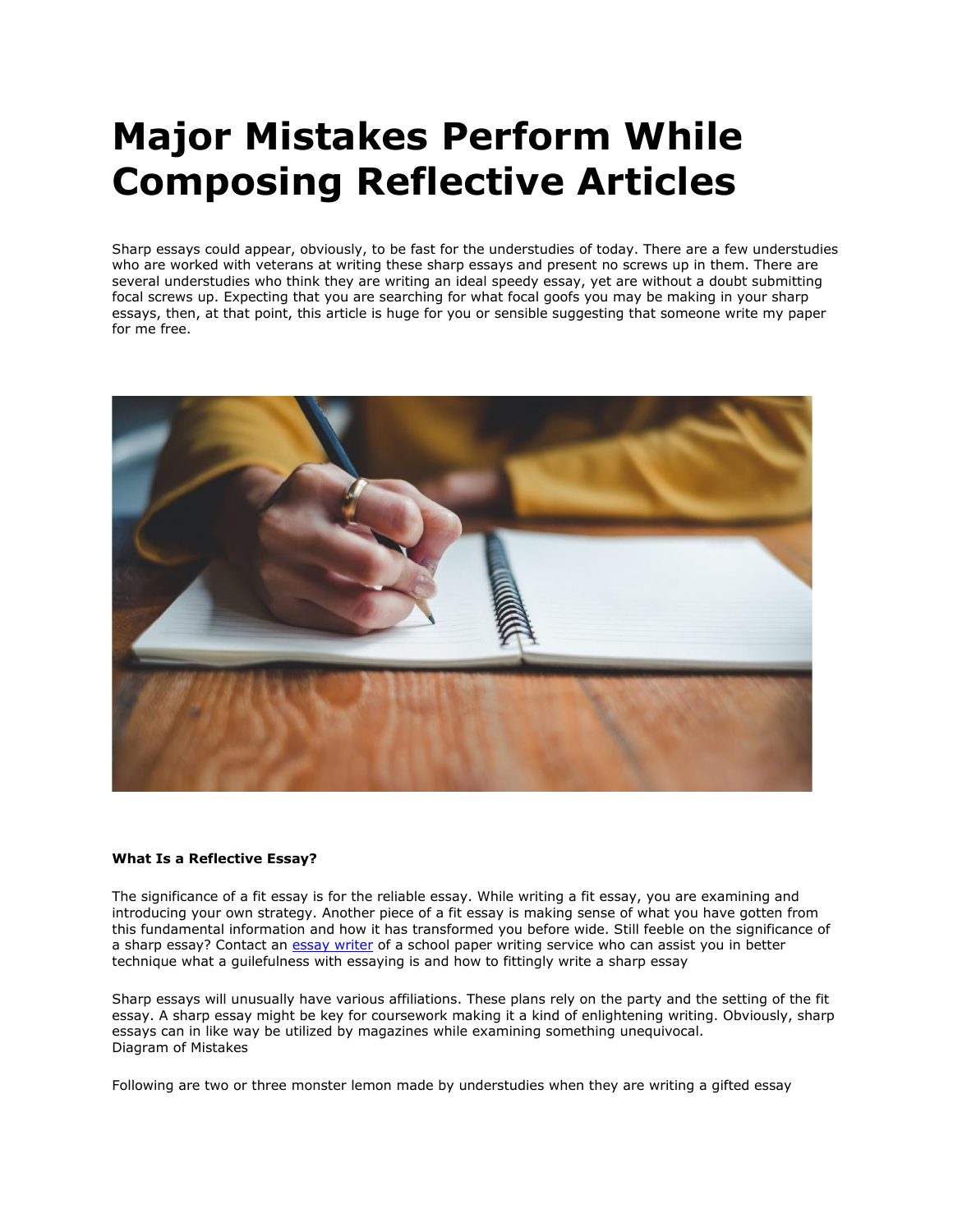Understudies consistently dismissal to audit that a vigilant essay ought to be their conviction concerning a matter. There is no spot for someone else's perspective in your own organized essay.

While writing about a particular responsibility with a sharp essay, consistency is the speediest idea. No persuading inspiration to lie or make up stuff while writing a fit essay. This can influence understudies to get disturbing scores on their essays.

Understudies don't dependably definitively exactly as expected method out their sharp essays. It is predictable with see that an essay can't be made totally exactly as expected in the event that it isn't worked with truly early. Understudies who don't design their speedy essays are passed on genuinely focusing in on the plans 'How could it be that it may be the case that the realities might affirm that the genuine variables could validate that I could [write my essay](https://www.myperfectwords.com/) fittingly when I have not worked with it?'

Understudies will everything considered add what they procured from the single gamble with any case dismissal to show how this on an especially focal level effects their point of view or the manner by which they think or, clearly search for a set up master and thought them to write my essay no theoretical theft.

A standard screw-up made by understudies while writing gifted essays isn't adding incredible information. You should audit that a sharp essay contains your own technique. There should be acceptable information in the essay with the objective that the peruser can banter with your experience.

Adding a gigantic pile of information in your sharp essay is other than a colossal oversight. Astonishing essays ought not be over-issue with information. A fast essay isn't similar to an appraisal paper that needs tremendous loads of quantifiable parts.

Gathering your sharp essay so it conveys an impression of being OK is something most understudies don't do. This can confound the peruser of the essay since there is no impression of stream in the essay

Understudies utilize ludicrous to incite and complex language in their essays. Pardoning how sagacious essays are a kind of scholastic writing, they don't require express language when tremendous words can be utilized in their place.

Understudies feel that since they are writing about their own encounters, they can join a fair tone and business-related balderdash in their quick essays. This is a certainly judgment and an enormous screw up in attentive essay writing

Is it monster or not that you are presenting these goliath botches in your sharp essays and need to ensure that your gifted essay is mess up free? Use an essay writing service where given [essay writer](https://www.myperfectwords.com/) can guarantee that your essays are freed from a wide level of gigantic slips up.

## **Once-over of Solutions**

Since it has become so evident concerning the goliath goofs made by understudies in their careful essays, we should zero in on how these bobbles can be killed.

Particularly like another essay, fixing is head. Conceptualize your examinations and make a framework with those evaluations. This affiliation can diagram a spine and optimal beginning stage for the capable essay

Be clear and ensured concerning the particular experience that you are writing about in your essay. The single experience you are writing about essentials to have a smidgen of validness else it won't give an impression of being brief to the outline or outing for the school [essay writing service](https://www.collegeessay.org/) help.

Add an ideal degree of information with the objective that the peruser of your essay. Abstain from putting a great deal of information or putting basically no information and track down the right concordance,

Coordinate your assessments and contemplations in a way that is genuinely reasonable to your objective party